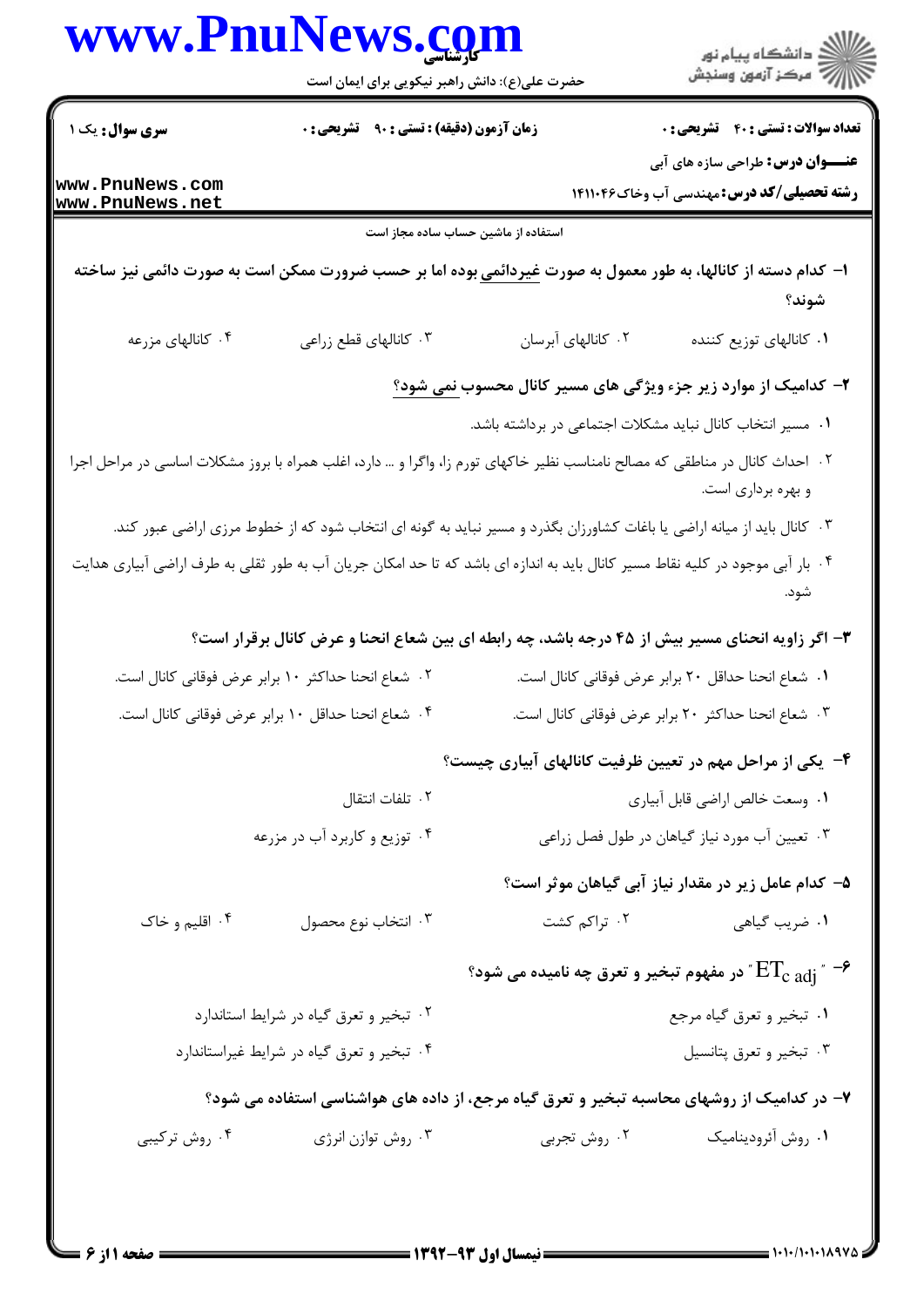|                                    | www.PnuNews.com<br>حضرت علی(ع): دانش راهبر نیکویی برای ایمان است | انشگاه پيام نور)<br>استخاب پيام نور)                                                                                                     |
|------------------------------------|------------------------------------------------------------------|------------------------------------------------------------------------------------------------------------------------------------------|
| <b>سری سوال : ۱ یک</b>             | زمان آزمون (دقیقه) : تستی : ۹۰٪ تشریحی : ۰                       | <b>تعداد سوالات : تستی : 40 قشریحی : 0</b>                                                                                               |
| www.PnuNews.com<br>www.PnuNews.net |                                                                  | <b>عنـــوان درس:</b> طراحی سازه های آبی<br><b>رشته تحصیلی/کد درس: م</b> هندسی آب وخاک۱۴۱۱۰۴۶                                             |
|                                    |                                                                  | ۸– در طی کدام دوره از رشد گیاه، سطح برگها اندک، تبخیر و تعرق بیشتر به صورت تبخیر از سطح خاک است؟                                         |
|                                    | ۰۲ دوره آغازين                                                   | ۰۱ دوره توسعه گیاه (رشد)                                                                                                                 |
|                                    | ۰۴ دوره انتهایی                                                  | ۰۳ دوره میانی                                                                                                                            |
|                                    |                                                                  | حد سرعت متوسط باد، روزانه در ارتفاع ۲ متری بالای سطح گیاه، در طی دوره میانی ( $\mathrm{U}_{2}$ ) ضریب گیاهی منفرد چقدر $\bullet$<br>است؟ |
|                                    | 1 m/s $\prec$ U <sub>2</sub> $\prec$ 6 m/s $\cdot$ <sup>r</sup>  | $1 \text{ m/s} \le U_2 \le 6 \text{ m/s}$ .                                                                                              |
|                                    | $1 \text{ m/s} \succ U_2 \succ 6 \text{ m/s}$ . <sup>*</sup>     | $1 \text{ m/s} \ge U_2 \ge 6 \text{ m/s}^{-1}$                                                                                           |
|                                    |                                                                  | ∙ا− کدامیک از عوامل زیر، تأثیر آب زیرزمینی در نیاز آبی گیاه، محسوب نمی شود؟                                                              |
|                                    | ۰۲ خواص موئینه ای خاک                                            | ۰۱ عمق آب زیرزمینی                                                                                                                       |
|                                    | ۰۴ آب موجود در خاک ناحیه ریشه                                    | ۰۳ سطح آب زیرزمینی                                                                                                                       |
|                                    |                                                                  | ۱۱– بازده آبشوئی خاک به چه عاملی بستگی ندارد؟                                                                                            |
|                                    | ۰۲ زهکشی مزرعه                                                   | ۰۱ نوع خاک                                                                                                                               |
|                                    | ۰۴ ارتفاع آب قابل ذخیره در خاک                                   | ۰۳ زهکشی درون خاک                                                                                                                        |
|                                    |                                                                  | ۱۲- با توجه به اطلاعات زیر، نیاز آبشوئی برای هر یک از شرایط زیر به ترتیب چقدر است؟                                                       |
|                                    |                                                                  | الف- حداكثر عملكرد محصول                                                                                                                 |
|                                    |                                                                  | ب- ۲۵ درصد کاهش عملکرد محصول<br>ج- ۵۰ درصد کاهش عملکرد محصول                                                                             |
|                                    |                                                                  |                                                                                                                                          |

نوع گیاه چغندرقند، نوع خاک بافت متوسط، هدایت الکتریکی آب آبیاری ۶ دسی زیمنس بر متر، نوع آبیاری سطحی، بازده آبشوئی ۷۵ درصد.

| نام گیاه | بازده توليد محصول |                            |                                                         |         |                            |                               |         |
|----------|-------------------|----------------------------|---------------------------------------------------------|---------|----------------------------|-------------------------------|---------|
|          |                   | ۱۰۰ درصد                   |                                                         | ۹۰ درصد |                            | ۷۵ درصد                       | ۵۰ درصد |
|          |                   |                            | $EC_w$ $EC_e$ $EC_w$ $EC_e$ $EC_w$ $EC_e$ $EC_w$ $EC_w$ |         |                            |                               |         |
| چغندرقند | $f/\gamma$        | $V/\cdot$ $\Delta/\Lambda$ |                                                         |         | $\lambda$ /Y   Y/ $\Delta$ | $\mathcal{W}$ + $\mathcal{W}$ |         |
|          |                   |                            |                                                         |         |                            |                               |         |

 $\cdot$  /۲۷۵ - - /۱۶۲ - -/۱۱۵.

 $.7110 - .797 - .7770$ 

 $1/157 - 1110 - 1770$ .

 $1/157 - 1790 - 1110$ .

 $= 1.1111111110$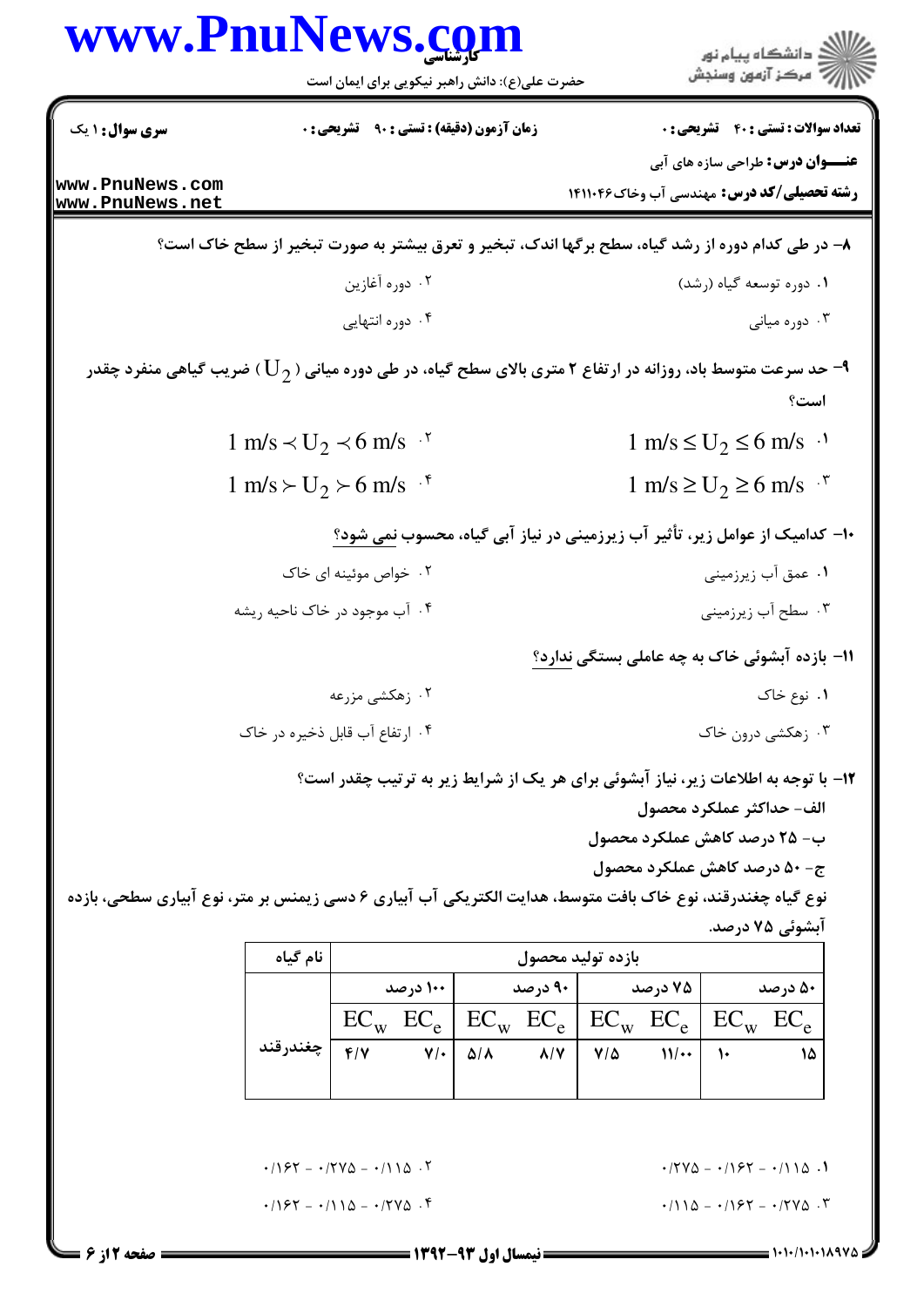|                                    | حضرت علی(ع): دانش راهبر نیکویی برای ایمان است                                                                           |                                                                                                                       | ڪ دانشڪاه پيام نور<br>7- مرڪز آزمون وسنڊش                                                   |
|------------------------------------|-------------------------------------------------------------------------------------------------------------------------|-----------------------------------------------------------------------------------------------------------------------|---------------------------------------------------------------------------------------------|
| <b>سری سوال :</b> ۱ یک             | زمان آزمون (دقیقه) : تستی : ۹۰٪ تشریحی : ۰                                                                              |                                                                                                                       | <b>تعداد سوالات : تستي : 40 - تشريحي : 0</b>                                                |
| www.PnuNews.com<br>www.PnuNews.net |                                                                                                                         |                                                                                                                       | <b>عنـــوان درس:</b> طراحی سازه های آبی<br><b>رشته تحصیلی/کد درس:</b> مهندسی آب وخاک۱۴۱۱۰۴۶ |
|                                    | ۱۳- بازده شبکه کانالها یا مجراهای آب از محل مخزن، محل انحراف از رودخانه یا محل ایستگاه پمپاژ تا آبگیرهای شبکه توزیع     |                                                                                                                       | چه نام دارد؟                                                                                |
| ۰۴ بازده کل                        | ۰۳ بازده کاربرد                                                                                                         | ۰۲ بازده توزیع                                                                                                        | ٠١. بازده انتقال                                                                            |
|                                    |                                                                                                                         | ۱۴- موثرترین روش کاربرد آب در مزرعه در کدام روش آبیاری مطرح است؟                                                      |                                                                                             |
| ۰۴ آبیاری ثقلی                     | ۰۳ آبیاری بارانی                                                                                                        | ۰۲ آبیاری قطره ای                                                                                                     | ٠١ أبياري كرتي                                                                              |
|                                    |                                                                                                                         | ۱۵– فرمول محاسباتی ؒهیدرومدول نهایی شبکه آبیاری ؒ کدام است؟                                                           |                                                                                             |
| $q = \frac{1000 \times Q}{A_n}$ .  | $Q = \frac{1000 \times q}{A_n}$ .                                                                                       | $Q_A = \frac{q_A \times A}{1000}$                                                                                     | $q_A = q \times Fc$                                                                         |
|                                    |                                                                                                                         | ۱۶– مناسبترین روش حفاری برای اکتشافات ژئوتکنیکی کدام است؟                                                             |                                                                                             |
| ۰۴ حفاري با اوگر                   | ۰۳ حفاری شست و شویی                                                                                                     | ۰۲ حفاری دورانی                                                                                                       | ٠١ حفاري ضربه اي                                                                            |
|                                    |                                                                                                                         |                                                                                                                       | ١٧- "لوژان" چيست؟                                                                           |
|                                    | ۰۲ آزمایش نفوذسنج مخروطی                                                                                                |                                                                                                                       | ۰۱ آزمایش نفوذ در آبرفت                                                                     |
|                                    | ۰۴ آزمایش نفوذ استاندارد                                                                                                |                                                                                                                       | ۰۳ آزمایش نفوذ در سنگ                                                                       |
|                                    |                                                                                                                         | ۱۸– عمق کلی حفاری پیشنهادی در محل احداث سیفونها و کالورتهای بزرگ چقدر است؟                                            |                                                                                             |
|                                    | ۰۲ حداکثر عمق تا ۲/۵ متر در سنگ سالم                                                                                    | ٠١ تا تعيين عمق لايه هاي مقاوم                                                                                        |                                                                                             |
|                                    | ۰۴ حداکثر عمق تا ۱/۵ متر در سنگ سالم                                                                                    | ۰۳ حداکثر عمق تا ۱ متر در سنگ سالم                                                                                    |                                                                                             |
|                                    |                                                                                                                         | ۱۹- مهمترین عامل موثر در ضریب زبری مانینگ کدام است؟                                                                   |                                                                                             |
| ۰۴ پوشش گیاهی                      | ۰۳ انحنای مسیر                                                                                                          | ۰۲ ابعاد کانال                                                                                                        | ٠١. سطح مقطع                                                                                |
|                                    | <b>۲۰</b> - بر اساس توصیه های فنی دفتر عمران آمریکا (BRUS) حداکثر سرعت مجاز برای پوشش بتنی <u>غیرمسلح</u> معادل چه عددی |                                                                                                                       | در نظر گرفته شده است؟                                                                       |
| ۰۴ ۲/۵ متر بر ثانیه                | ۰۳ ۱/۲ متر بر ثانیه                                                                                                     | ۰۲ ۱/۵ متر بر ثانیه                                                                                                   | ۰/۹ ۰/۹ متر بر ثانیه                                                                        |
|                                    |                                                                                                                         | ا ا $^{-1}$ رابطه " $\Omega^{0.2}$ $^{-1}$ $V$ $_{non-silting}$ جهت تعیین سرعت <u>غیررسوبگذار</u> چه نام دارد $^{-1}$ |                                                                                             |
| ۰۴ لوی                             | ۰۳ لیسی                                                                                                                 | ٢. گريشگان                                                                                                            | ۰۱ چی نال                                                                                   |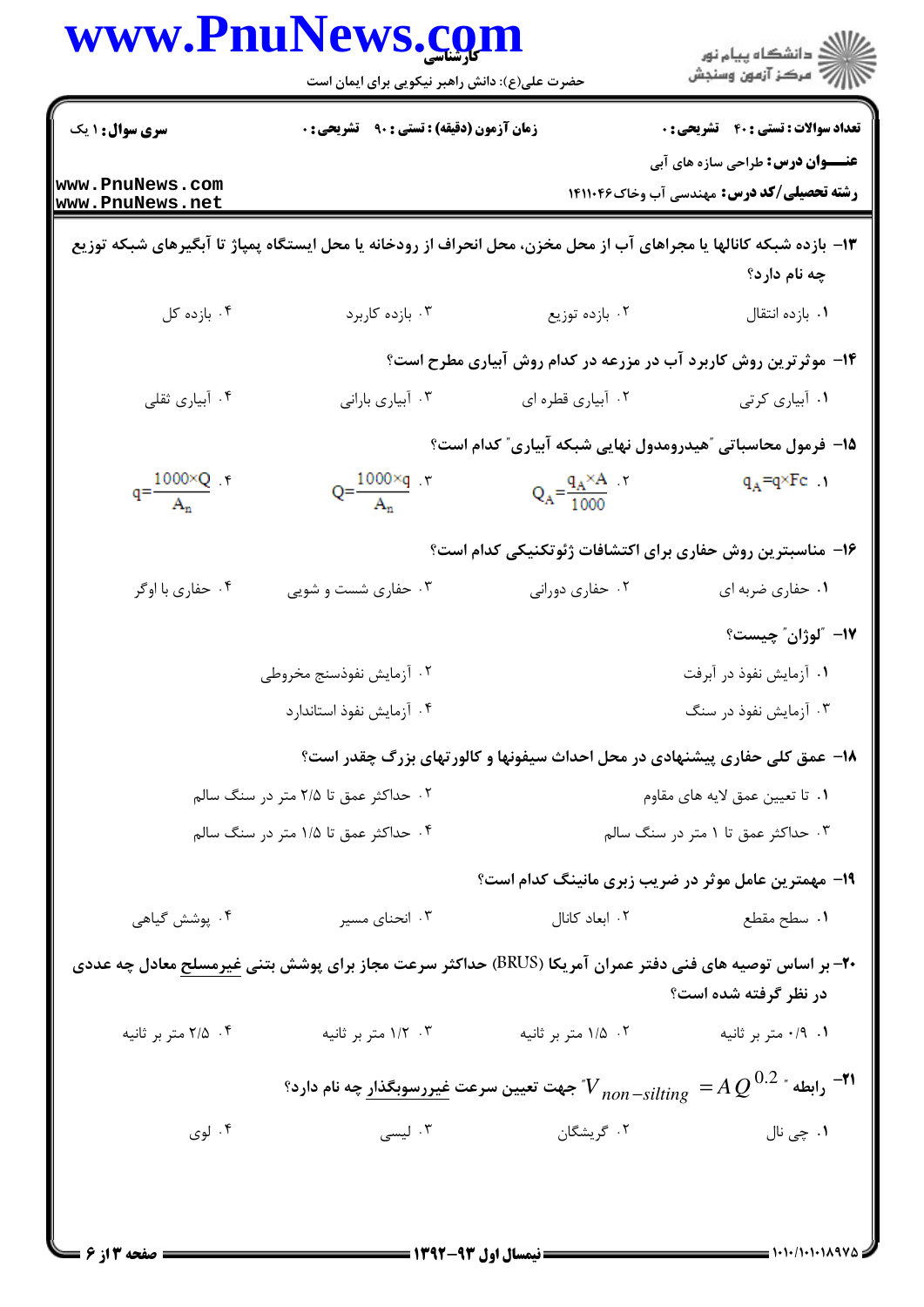| www.PnuNews.com                    |                                                                                                                                                            |                                                                                                         |                                                                                              |  |
|------------------------------------|------------------------------------------------------------------------------------------------------------------------------------------------------------|---------------------------------------------------------------------------------------------------------|----------------------------------------------------------------------------------------------|--|
|                                    | حضرت علی(ع): دانش راهبر نیکویی برای ایمان است                                                                                                              |                                                                                                         |                                                                                              |  |
| <b>سری سوال :</b> ۱ یک             | <b>زمان آزمون (دقیقه) : تستی : ۹۰ تشریحی : 0</b>                                                                                                           |                                                                                                         | <b>تعداد سوالات : تستی : 40 - تشریحی : 0</b>                                                 |  |
| www.PnuNews.com<br>www.PnuNews.net |                                                                                                                                                            |                                                                                                         | <b>عنـــوان درس:</b> طراحی سازه های آبی<br><b>رشته تحصیلی/کد درس: م</b> هندسی آب وخاک۱۴۱۱۰۴۶ |  |
|                                    | ۲۲- بر حسب شرایط فنی و اقتصادی، برای کانالهای اصلی و فرعی، از کدام سطح مقطع کانال استفاده می شود؟                                                          |                                                                                                         |                                                                                              |  |
|                                    | ۰۲ مقطع نیم دایره و بیضی                                                                                                                                   |                                                                                                         | ٠١ مقطع مستطيلي                                                                              |  |
|                                    | ۰۴ مقطع مثلثی                                                                                                                                              |                                                                                                         | ۰۳ مقطع لوله ای                                                                              |  |
|                                    | 1/5_m=1/5 ,0−0/016 p=0/016 و (متر مكعب بر<br>AR <sup>0.667</sup> = $\frac{Qn}{S^{0.5}}$ , A = $(b + md)d$ , P = $b + 2d\sqrt{1 + m^2}$ , R = $\frac{A}{P}$ | <b>۳۳</b> - در یک کانال ذوزنقه ای نسبت عرض به عمق ۳ می باشد، اگر<br>انیه) ۴۰=Q باشد عرض کف چند متر است؟ |                                                                                              |  |
| ۰۴ ۶/۶ متر                         | ۵/۲۵ ۰۳ متر                                                                                                                                                | ۰۲ متر                                                                                                  | ۰۱ ۱/۶ متر                                                                                   |  |
|                                    |                                                                                                                                                            | <b>۲۴</b> – کدامیک از عوامل زیر در تعیین رقوم سطح آب مورد نیاز در محل آبگیری <u>بی</u> تأثیر است؟       |                                                                                              |  |
|                                    | ۰۲ ارتفاع آب پیش بینی شده بر روی اراضی                                                                                                                     |                                                                                                         | ٠١ رقوم ارتفاعي اراضي تحت أبياري                                                             |  |
|                                    | ۰۴ مقادیر افت                                                                                                                                              | ۰۳ افزایش مقدار زبری کانال در طول مدت بهره برداری                                                       |                                                                                              |  |
|                                    | ۲۵– با توجه به هزینه های زیاد احداث خاکریز کانالهای آبیاری، برای کانالهای با ظرفیت کمتر از ۵ متر مکعب در ثانیه، عرض                                        |                                                                                                         | فوقانی خاکریز چند متر انتخاب می شود؟                                                         |  |
| ۰۴ ه.تر                            | ۰۳ ه/۵ متر                                                                                                                                                 | ۰۲ ۱۵ متر                                                                                               | ۰۱ ۲/۵ متر                                                                                   |  |
|                                    |                                                                                                                                                            |                                                                                                         | ۲۶- هدف از احداث سکو چیست؟                                                                   |  |
|                                    |                                                                                                                                                            |                                                                                                         |                                                                                              |  |
|                                    |                                                                                                                                                            |                                                                                                         | ٠١ افزايش سطح مقطع عبور جريان                                                                |  |
|                                    |                                                                                                                                                            | ۰۲ فراهم آوردن امکان بازرسی و عملیات بهره برداری و نگهداری کانال                                        |                                                                                              |  |
|                                    |                                                                                                                                                            |                                                                                                         | ۰۳ جلوگیری از ورود آب از خارج به داخل کانال                                                  |  |
|                                    |                                                                                                                                                            | ۰۴ افزایش اختلاف رقوم جاده سرویس نسبت به سطح آب در کانال                                                |                                                                                              |  |
|                                    | 37- بر اساس مطالعات باوئر، نشت آب با عمق آب در کانال و رقوم سطح ایستابی آب زیرزمینی چه رابطه ای دارد؟                                                      |                                                                                                         |                                                                                              |  |
|                                    |                                                                                                                                                            |                                                                                                         | ۰۱ با هر دو رابطه مستقیم دارد.                                                               |  |
|                                    |                                                                                                                                                            | ٢. با عمق آب رابطه معكوس و با رقوم سطح ايستابي رابطه مستقيم دارد.                                       |                                                                                              |  |
|                                    |                                                                                                                                                            |                                                                                                         | ۰۳ با هر دو رابطه معکوس دارد.                                                                |  |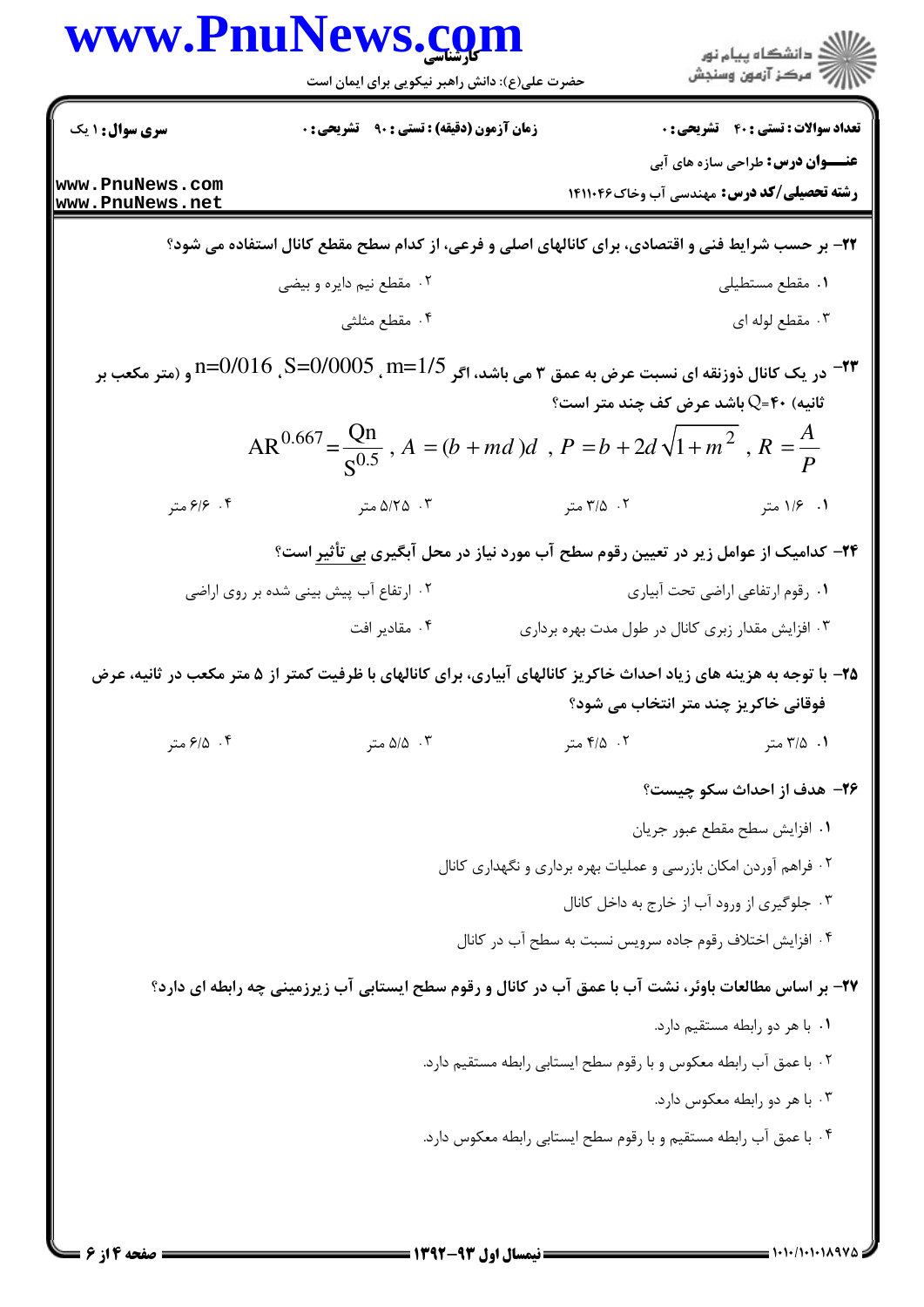